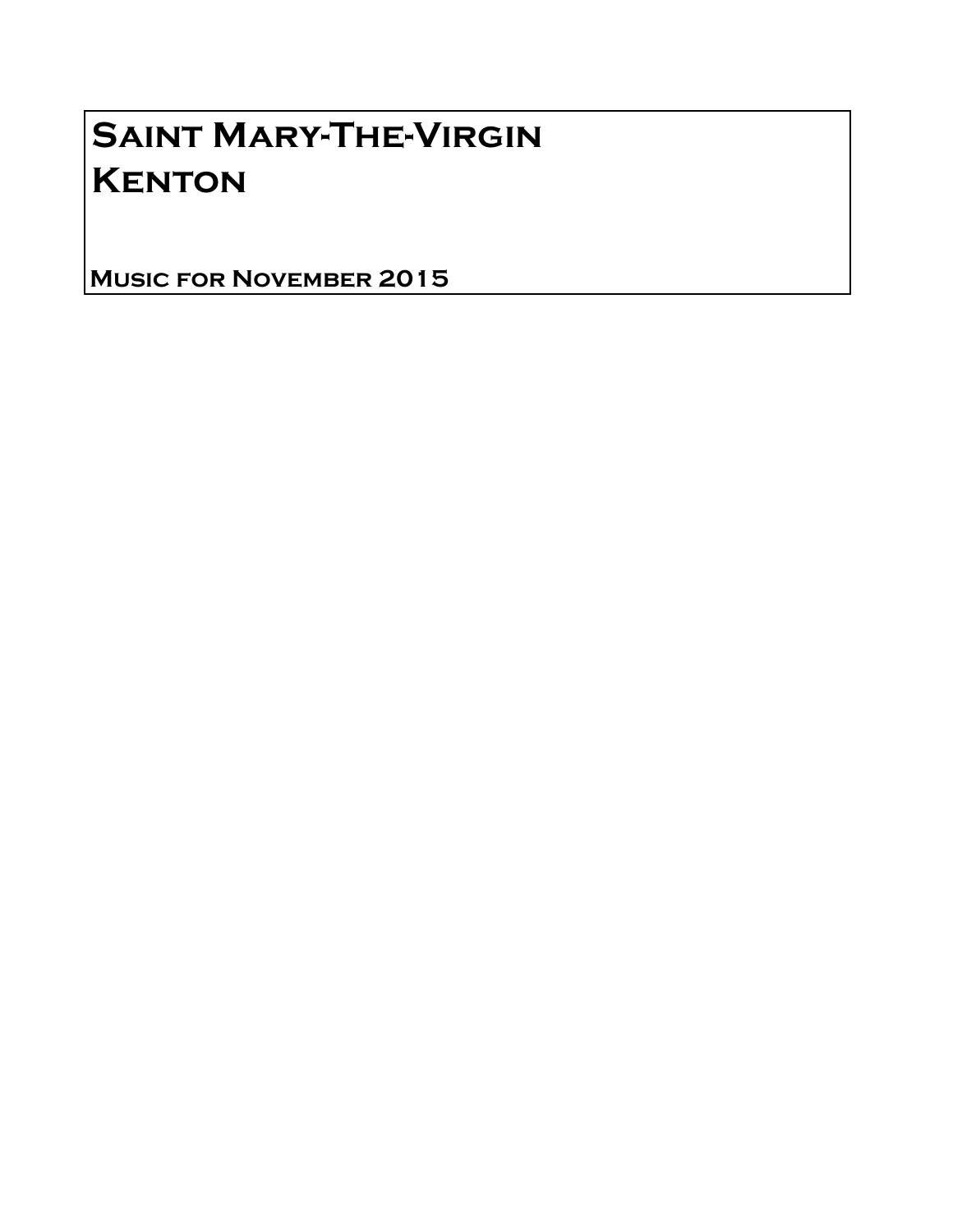## **1st November All Saints' Day**

| Introit<br><b>Responsorial Psalm</b><br>Gradual | 381<br>Page 220          | Jerusalem the Golden                                                          |
|-------------------------------------------------|--------------------------|-------------------------------------------------------------------------------|
| Offertory<br>Communion<br>Recessional           | 197<br>441 (t396)<br>372 | For all the Saints<br>Pray that Jerusalem may have<br>He who would valiant be |
|                                                 | Setting                  | <b>St Ralph Sherwin Mass</b>                                                  |
|                                                 | At communion             | Blessed are the pure in heart                                                 |

### **2nd November All Souls' Day**

| Introit                   | 396      | Let saints on earth in concert sing |
|---------------------------|----------|-------------------------------------|
| <b>Responsorial Psalm</b> | Page 221 | Second setting                      |
| Gradual                   |          |                                     |
| Offertory                 | 408      | Love Divine                         |
| Communion                 | 459      | The Lord's my shepherd              |
| Recessional               | 376      | I heard the voice of Jesus say      |
|                           |          |                                     |
|                           | Setting  | Merbecke                            |

At communion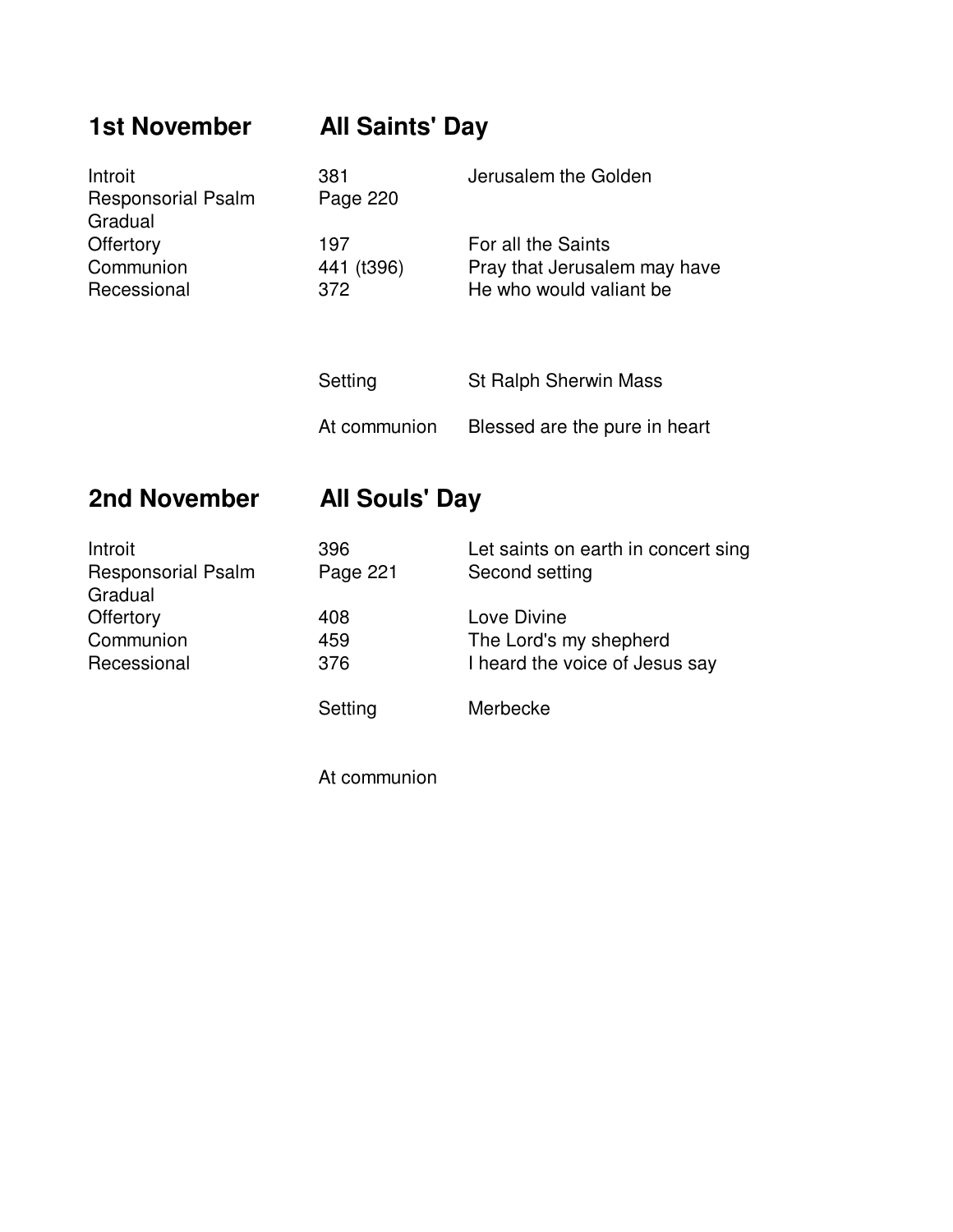### **8th November Remembrance Sunday**

| Introit<br><b>Responsorial Psalm</b><br>Gradual | CH528<br>Page 145             | O God our help in ages past<br>Second setting                                            |
|-------------------------------------------------|-------------------------------|------------------------------------------------------------------------------------------|
| Offertory<br>Communion<br>Recessional           | <b>SHEET</b><br>CH72<br>CH286 | Lord, for the years<br>Be still for the presence of the Lord<br>I vow to thee my country |
|                                                 | Setting                       | <b>Martin Shaw</b>                                                                       |
|                                                 | At communion                  | Prayer for peace                                                                         |
| <b>15th November</b>                            | <b>Ordinary Time XXXIII</b>   |                                                                                          |
| Introit<br><b>Responsorial Psalm</b>            | 362<br>Page 34                | Glorious things of thee are spoken<br>First setting                                      |
| Gradual                                         |                               |                                                                                          |

Setting Frances Bradford & Lourdes I Gloria

At communion Lord, your Word's our heavenly bread